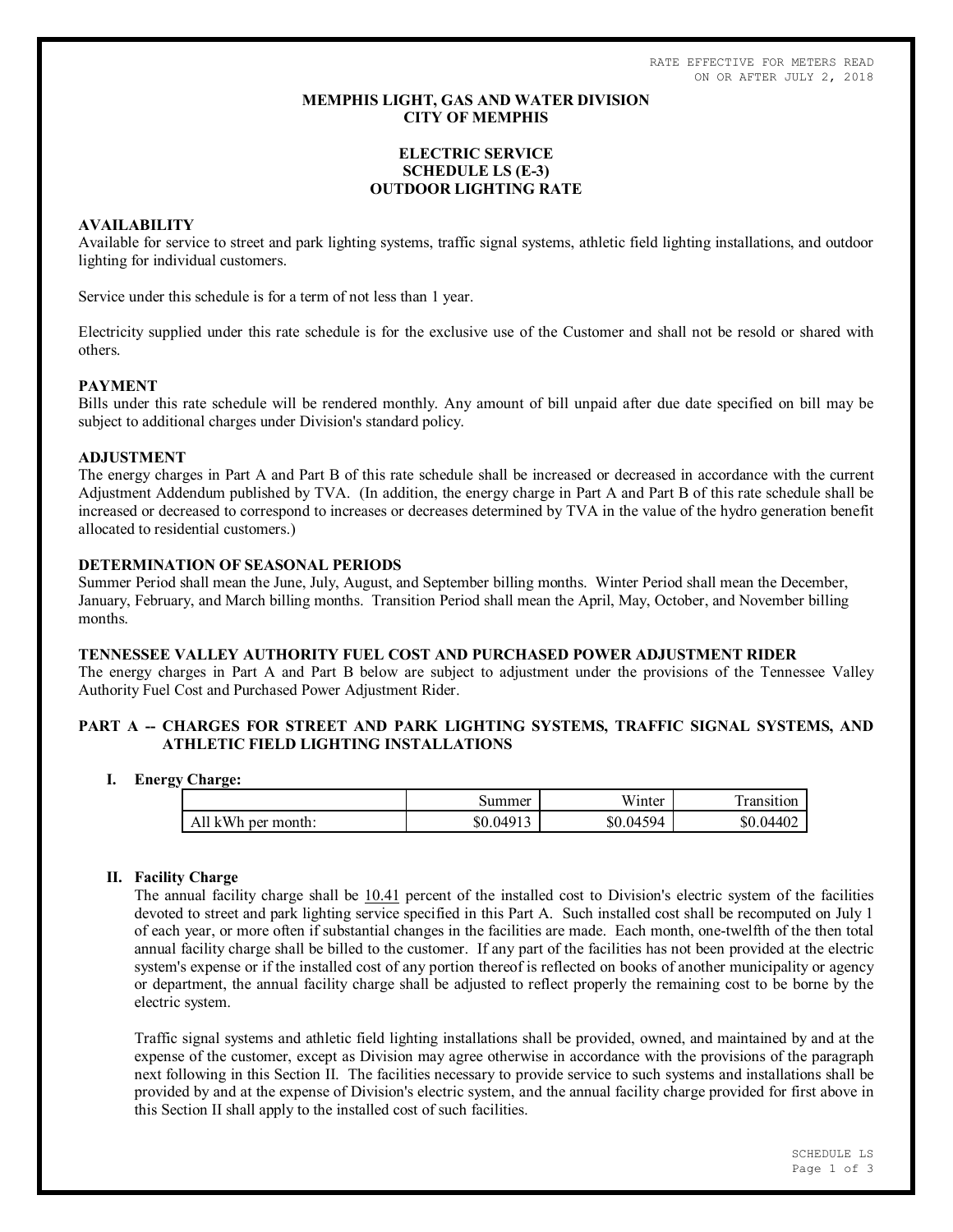When so authorized by policy duly adopted by Division's governing board, traffic signal systems and athletic field lighting installations may be provided, owned, and maintained by Division's electric system for the customer's benefit. In such cases Division may require reimbursement from the customer for a portion of the initial installed cost of any such system or installation and shall require payment by the customer of a facility charge sufficient to cover all of Division's costs (except reimbursed costs), including appropriate overheads, of providing, owning, and maintaining such system or installation; provided that, for athletic field lighting installations, such facility charge shall in no case be less than 12 percent per year of such costs. Said facility charge shall be in addition to the annual facility charge on the facilities necessary to provide service to such system or installation as provided for in the preceding paragraph. Replacement of lamps and related glassware for traffic signal systems and athletic field lighting installations provided under this paragraph shall be paid for under the provisions of paragraph A in Section IV.

#### **III. Customer Charge -Traffic Signal Systems and Athletic Field Lighting Installations.**

Division shall apply a uniform monthly service charge of  $$2.78$  for service to each traffic signal system or athletic field lighting installation.

### **IV. Replacement of Lamps and Related Glassware -Street and Park Lighting**

Customer shall be billed and shall pay for replacements as provided in paragraph B below, which shall be applied to all service for street and park lighting.

A. Division shall bill the customer monthly for such replacements during each month at Division's cost of materials, including appropriate storeroom expense.

B. Division shall bill the customer monthly for one-twelfth of the amount by which Division's cost of materials, including appropriate storeroom expense, exceeds the product of 3 mills multiplied by the number of kilowatt-hours used for street and park lighting during the fiscal year immediately preceding the fiscal year in which such month occurs.

### **METERING**

For any billing month or part of such month in which the energy is not metered or for which a meter reading is found to be in error or a meter is found to have failed, the energy for billing purposes for that billing month or part of such month shall be computed from the rated capacity of the lamps (including ballast) plus 5 percent of such capacity to reflect secondary circuit losses, multiplied by the number of hours of use.

#### **REVENUE AND COST REVIEW**

Division's costs of providing service under Part A of this rate schedule are subject to review at any time and from time to time to determine if Division's revenues from the charges being applied are sufficient to cover its costs. (Such costs, including applicable overheads, include, but are not limited to, those incurred in the operation and maintenance of the systems provided and those resulting from depreciation and payments for taxes, tax equivalents and interest.) If any such review discloses that revenues are either less or more than sufficient to cover said costs, Division shall revise the above facility charges so that revenues will be sufficient to cover said costs. Any such revision of the annual facility charge provided for first above in Section II of Part A of this rate schedule shall be by agreement between Division and TVA.